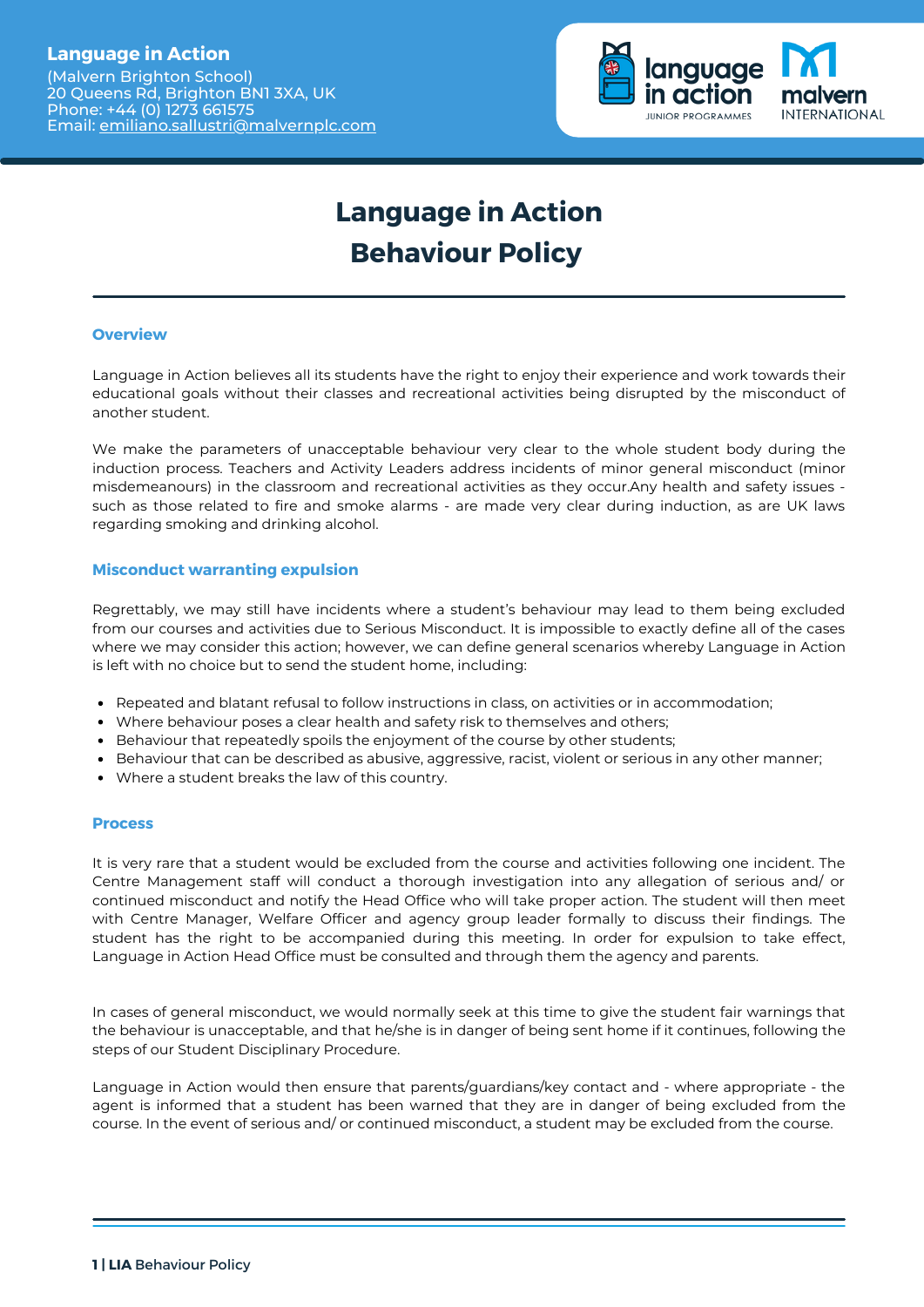

Language in Action will ensure that return travel arrangements are suitably organised and that the student is escorted to the appropriate place for return travel. Care will always be taken so that the student is returned safely and we will liaise with parents/guardians/key contacts/agents/transport providers as appropriate.

Staff will take all necessary care to ensure that the student is properly cared for from the time that the student is informed of the decision to the point where the student goes through the departure gate at the airport.

#### **Reporting**

All issues of problematic behaviour are recorded by the Centre Management staff. In the event of exclusion, all stages leading up to that decision should be properly recorded including minutes of meetings held with students involved. This report will be made available to the student upon request.

## **Student Disciplinary Procedure Table**

| <b>Level of Incident</b>                                                                                                                                                                                                                                                                                       | Action to be taken                                                     |
|----------------------------------------------------------------------------------------------------------------------------------------------------------------------------------------------------------------------------------------------------------------------------------------------------------------|------------------------------------------------------------------------|
| <b>1. Minor Misdemeanours</b>                                                                                                                                                                                                                                                                                  | <b>A. Informal Verbal Warning</b>                                      |
| Examples including but not limited to:                                                                                                                                                                                                                                                                         | Used with small or rare student<br>misdemeanours that do not warrant a |
| Repeatedly talking in mother tongue in class<br>$\bullet$<br>Rowdy behaviour in the canteen and other<br>٠<br>campus spaces<br>Skipping dinner gueues<br>$\bullet$<br>Breaking curfews<br>$\bullet$<br>Rudeness to staff or contractor (impoliteness)<br>$\bullet$<br>Not following instructions on trips<br>٠ | formal record. Usually given<br>by<br>Teachers or Activity Leaders.    |
| First offence leads to Action (A)<br>Second offence leads to Action (B)                                                                                                                                                                                                                                        |                                                                        |

#### **2. Misdemeanours**

Examples including but not limited to:

- Frequently misbehaving in class
- Frequent lateness
- Rarely but intentionally disobeying staff instructions
- Lesser forms of bullying (e.g. Unfriendliness to peers)

First offence leads to Action (B) Second offence leads to Action (C)

#### **B. Formal Verbal Warning**

Defined as verbal warnings recorded as incidents and given by the management team, ideally the Centre Manager or Director of Studies.

Verbal warning logged and student reminded that should it (or a similar event) happen again then more serious disciplinary sanctions be employed